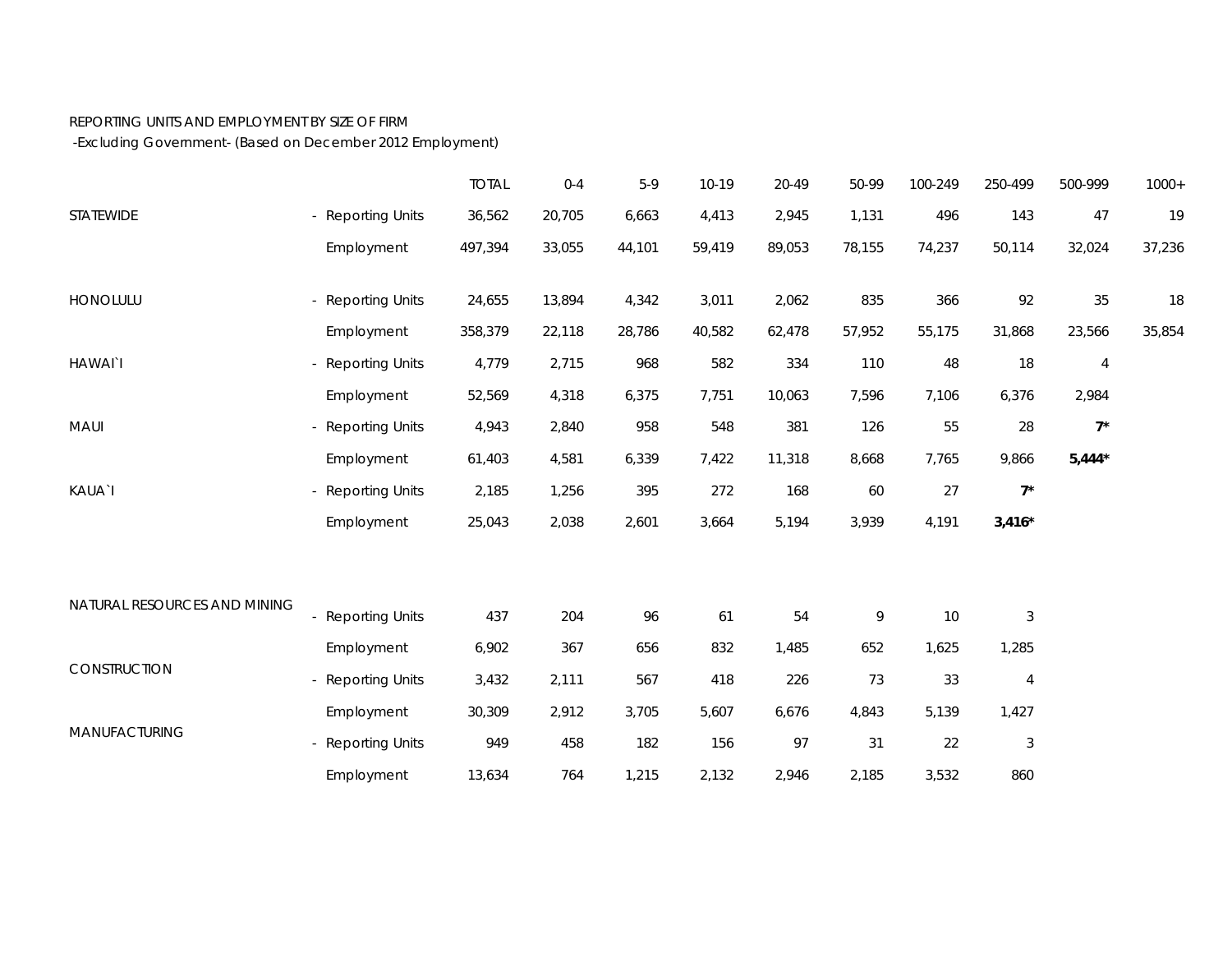## REPORTING UNITS AND EMPLOYMENT BY SIZE OF FIRM

-Excluding Government- (Based on December 2012 Employment)

|                                                                                            |                        | <b>TOTAL</b> | $0 - 4$ | $5-9$ | $10-19$ | 20-49  | 50-99  | 100-249  | 250-499        | 500-999        | $1000+$ |
|--------------------------------------------------------------------------------------------|------------------------|--------------|---------|-------|---------|--------|--------|----------|----------------|----------------|---------|
| <b>WHOLESALE TRADE</b>                                                                     | - Reporting Units      | 2,184        | 1,353   | 370   | 241     | 167    | 38     | $15*$    |                |                |         |
| RETAIL TRADE                                                                               | Employment             | 17,932       | 2,148   | 2,421 | 3,224   | 5,082  | 2,561  | $2,496*$ |                |                |         |
|                                                                                            | - Reporting Units      | 4,467        | 1,869   | 1,153 | 720     | 407    | 197    | 88       | 28             | 5              |         |
| <b>TRANSPORTATION AND UTILITIES</b>                                                        | Employment             | 72,590       | 3,621   | 7,689 | 9,492   | 12,519 | 13,832 | 12,746   | 9,206          | 3,485          |         |
|                                                                                            | - Reporting Units      | 1,048        | 458     | 191   | 145     | 148    | 58     | 28       | 14             | $6*$           |         |
| <b>INFORMATION</b><br><b>FINANCE AND INSURANCE</b>                                         | Employment             | 29,178       | 719     | 1,259 | 2,055   | 4,438  | 3,954  | 4,714    | 4,731          | $7,308*$       |         |
|                                                                                            | - Reporting Units      | 655          | 416     | 78    | 64      | 66     | 16     | 12       | $3^*$          |                |         |
|                                                                                            | Employment             | 8,842        | 486     | 512   | 894     | 2,051  | 1,108  | 1,889    | $1,902*$       |                |         |
|                                                                                            | - Reporting Units      | 1,588        | 961     | 337   | 174     | 69     | 26     | 16       | $5*$           |                |         |
|                                                                                            | Employment             | 15,560       | 1,650   | 2,257 | 2,217   | 2,018  | 1,847  | 2,351    | $3,220*$       |                |         |
| REAL ESTATE AND RENTAL AND<br><b>LEASING</b>                                               | - Reporting Units      | 1,868        | 1,327   | 296   | 138     | 67     | 31     | $9*$     |                |                |         |
|                                                                                            | Employment             | 11,709       | 2,243   | 1,934 | 1,840   | 2,114  | 2,203  | $1,375*$ |                |                |         |
| PROFESSIONAL AND TECHNICAL<br><b>SERVICES</b>                                              | - Reporting Units      | 4,346        | 3,222   | 558   | 318     | 174    | 56     | 14       | $4^*$          |                |         |
|                                                                                            | Employment             | 24,776       | 4,395   | 3,655 | 4,263   | 5,290  | 3,749  | 1,900    | $1,524*$       |                |         |
| MANAGEMENT OF COMPANIES AND<br><b>ENTERPRISES</b>                                          | <b>Reporting Units</b> | 435          | 225     | 69    | 64      | 37     | 29     | $\, 8$   | $3^\star$      |                |         |
|                                                                                            | Employment             | 7,613        | 348     | 463   | 900     | 1,075  | 2,046  | 1,399    | $1,382*$       |                |         |
| ADMINISTRATIVE & SUPPORT &<br><b>WASTE MANAGEMENT &amp;</b><br><b>REMEDIATION SERVICES</b> | - Reporting Units      | 2,315        | 1,420   | 347   | 210     | 171    | 86     | 56       | 19             | $\mathfrak{Z}$ | 3       |
|                                                                                            | Employment             | 46,494       | 2,098   | 2,279 | 2,858   | 5,368  | 5,986  | 8,406    | 6,884          | 1,675          | 10,940  |
| <b>EDUCATIONAL SERVICES</b>                                                                | - Reporting Units      | 669          | 363     | 93    | 94      | 69     | 26     | 15       | $\overline{4}$ | $5*$           |         |
|                                                                                            | Employment             | 14,337       | 468     | 631   | 1,321   | 2,193  | 1,795  | 2,319    | 1,331          | 4,279*         |         |